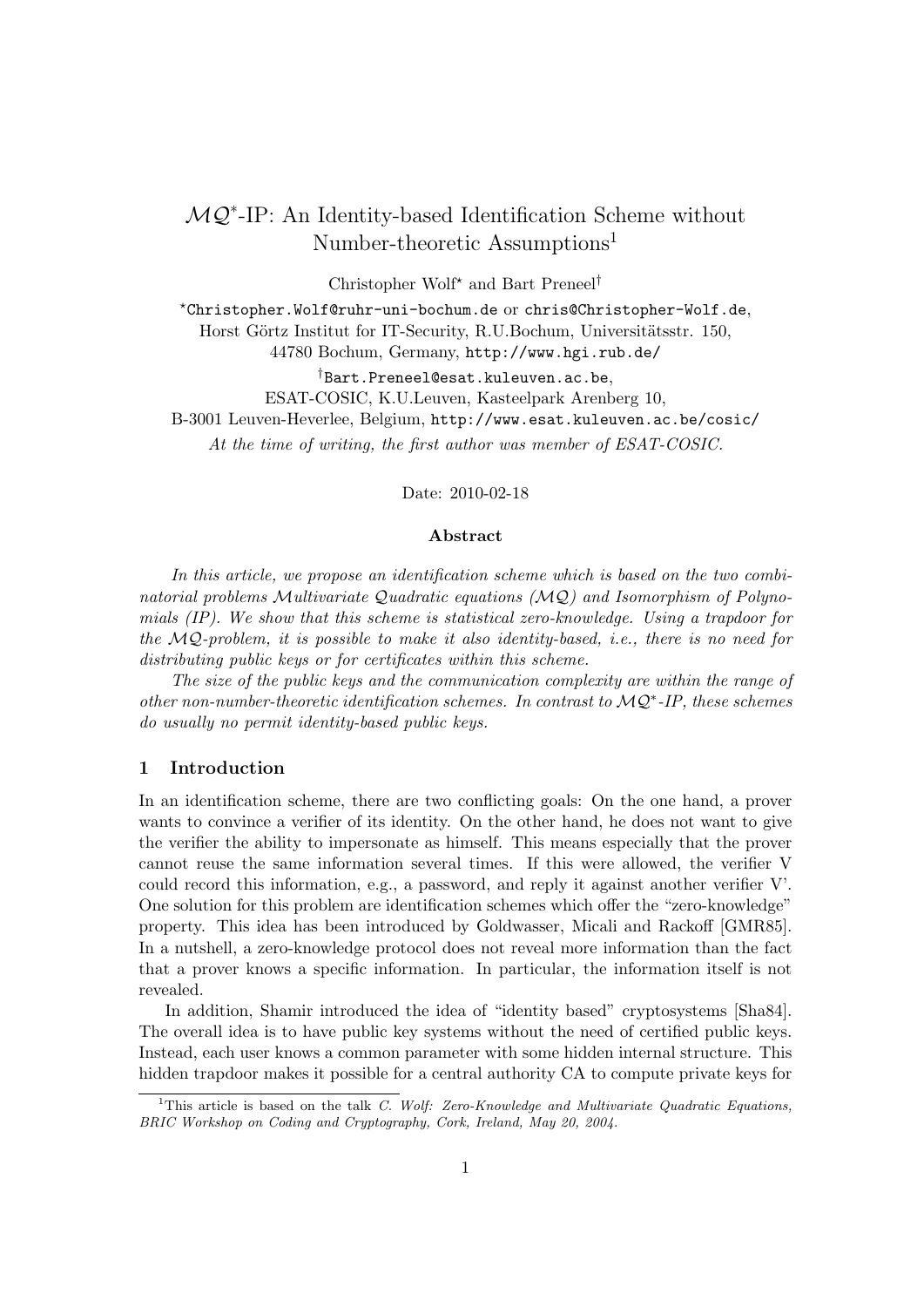all users. In this setting, the public key is based on some publicly available information, e.g., the eMail-address of each user.

As we will see below, it is possible to combine both ideas, i.e., to obtain a public key identification scheme where the public keys are based on some publicly available information. One possible application is access control to a building: all users are issued smart-cards. The unique number of each card serves as the public identity of the user. Each access-point only stores the common system parameter. The private key is computed by the department which provides the users with cards. This way, there is no need for certificates as the validity of the public key is guaranteed by the construction of the scheme.

## 1.1 Related Work

There has been much work in the area of identification schemes. A special stress has been laid on schemes which use number-theoretic assumption, e.g., factorisation or elliptic curves. See  $[{\rm PBO}^{+}03, {\rm Sec. 8}]$  for a state-of-the-art overview. In particular, the security requirements for such schemes are identified as  $2^{80}$  for the security of the whole scheme and  $2^{-32}$  for the impersonation probability for one run of the protocol. We will use both bounds in this paper.

The focus in this paper are schemes which use others than number-theoretic assumptions. Possible (and also practical) schemes from this class are the "Permuted Kernel Problem" (PKP) from Shamir [Sha89], "Constrained Linear Equations" (CLE) [Ste94] and "Syndrome Decoding" [Ste93, Ste96], both from Stern, and the "Permuted Perceptron Problem" (PPP) by Pointcheval [Poi95, PP03]. They are all based on  $\mathcal{NP}$ -complete problems.

#### 1.2 Achievement

In this article, we propose an identification scheme which combines the two combinatorial problems Multivariate Quadratic equations  $(MQ)$  and Isomorphism of Polynomials (IP). The hardness of both problems is well-established (cf Sec. 3). In fact, the  $MQ$ problem is  $\mathcal{NP}$ -complete [GJ79, p. 251]. The problem of finding the isomorphism of polynomials equations (IP) has been shown to be as hard as the graph isomorphism problem [PGC98b].

To the knowledge of the authors, there is only one other identification scheme, not based on number-theoretic assumptions, which can derive the public keys from the users' identities, namely the syndrome decoding scheme (SD) from Stern.

The scheme proposed in this paper is practical, i.e., both its computation and its communication complexity is comparable with other schemes known so far (see Section 5.3). In addition, we prove its security by showing that it is zero-knowledge (Section 2.2).

## 1.3 Outline of this Paper

The remainder of the paper is organised as follows: after clarifying the notation, we will move on to a description of the protocol, both in its original version and in its identitybased form. For both, we show zero-knowledge and its security related to the  $MQ$ - and the IP-problem. Section 3 contains a cryptanalysis of the schemes proposed and gives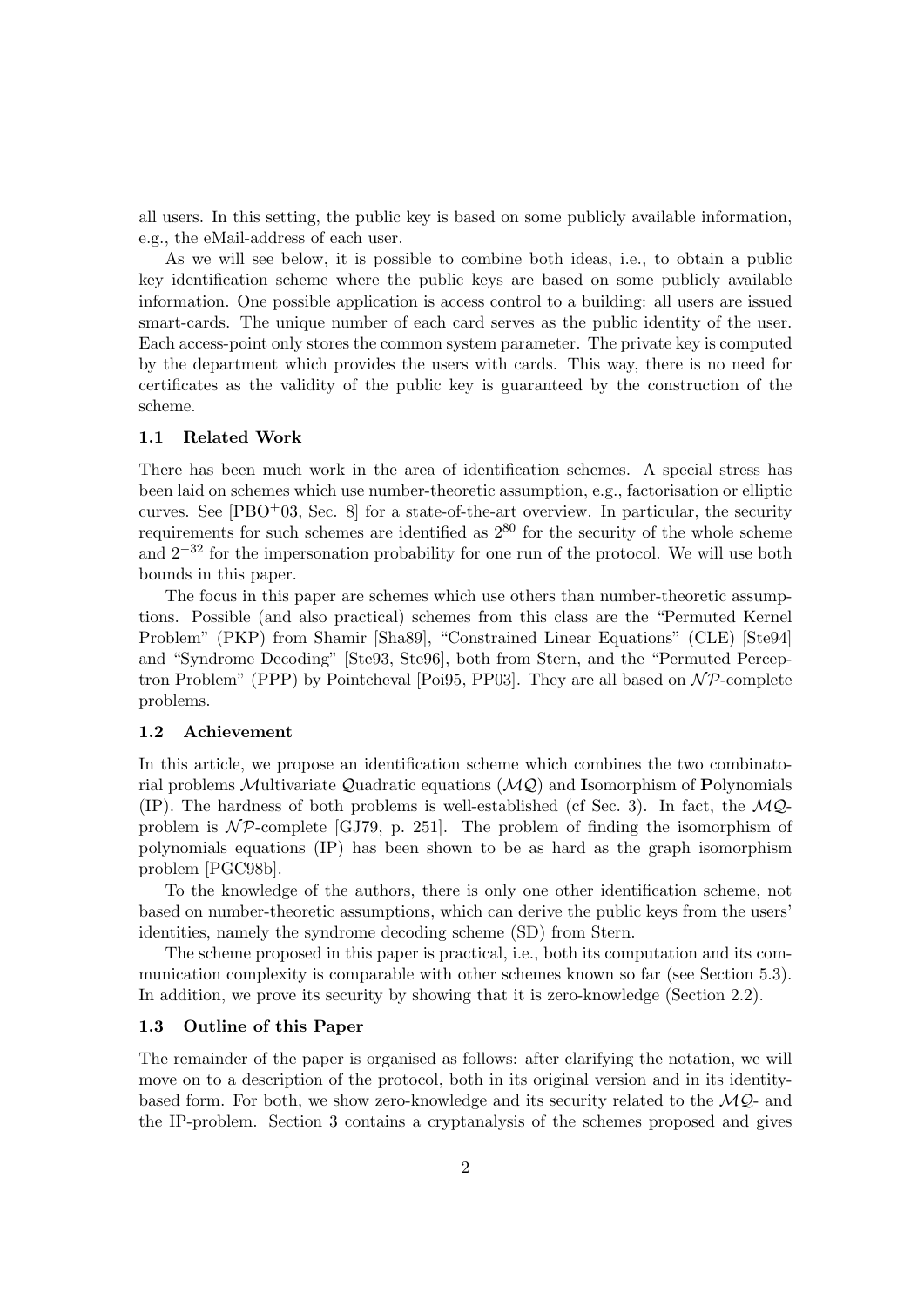lower bounds of security. The next section concentrates on optimisations of the protocol presented in Section 2. In Section 5, we use the results of the previous sections to obtain instances of the protocol and compare them with the protocols described in Section 1.1. The paper concludes with Section 6.

#### 1.4 Notation

Within the next sections, we will use the following notation: let  $\mathbb F$  be a finite field with  $q := |F|$  elements. Let E be an extension field over the ground field F. This extension field E is generated by the irreducible polynomial  $i(t)$  of degree  $n := \partial i(i)$ . The degree of the extension field E over the ground field F is also n. Moreover, let  $S \in \text{AGL}_n(\mathbb{F})$  be an affine transformation. The transformation S can be written as  $S(x) = M_S x + v_s$  for an invertible matrix  $M_S \in \mathbb{F}^{n \times n}$  and a vector  $v_s \in \mathbb{F}^n$ . Finally, let A be a system of m polynomial-equations in n variables, i.e.,  $A$  consists of m polynomials of the form

$$
a_i(x_1,\ldots,x_n)=\gamma_{i,j,k}x_jx_k+\beta_{i,j}x_j+\alpha_i
$$

for  $1 \leq i \leq m, 1 \leq j, k \leq n$  and  $\alpha_i, \beta_{i,j}, \gamma_{i,j,k} \in \mathbb{F}$ . Moreover, we denote the set of all quadratic polynomials in *n* variables by  $\mathcal{Q}(\mathbb{F}[x_{1,...,n}]),$  i.e.,

$$
\mathcal{Q}(\mathbb{F}[x_{1,\ldots,n}]) \quad := \quad \{ \ a_i(x_1,\ldots,x_n) \}
$$

where the polynomials  $a_i$  are defined as above with all possible values for  $\alpha_i, \beta_{i,j}, \gamma_{i,j,k} \in \mathbb{F}$ (constant, linear, and quadratic terms, respectively).

## 2 The Basic Schemes

## 2.1 The original IP scheme

In this section, we give a concise overview of the original isomorphism of polynomials (IP) scheme of Patarin [Pat96, Sec. 18]. It uses the difficulty of finding a transformation  $S \in \text{AGL}_n(\mathbb{F})$  such that two given vectors of polynomials  $\mathcal{A}, \mathcal{B} \in [\mathcal{Q}(\mathbb{F}[x_{1,...,n}])]^m$  satisfy the equation  $\mathcal{B} = \mathcal{A} \circ S$ .

The private key k of the prover P consists of the affine transformation S, i.e.,  $k := S$ . The public key K consists of two vectors of polynomials A and B, i.e.,  $K = (A, B)$ .

The corresponding protocol works as follows: in a precomputation step, the prover P chooses a transformation  $S' \in_R \text{AGL}_n(\mathbb{F})$  and computes the vector  $C := \mathcal{A} \circ S'$ . After this, there are three interactions between the prover and the verifier:

- 1. The prover P sends the verifier V the vector  $C$ .
- 2. The verifier V tosses a coin  $c \in_R \{0,1\}$  and sends the result to the prover P.
- 3. The prover P sends the transformation  $\tilde{S} \in \text{AGL}_n(\mathbb{F})$ .

**b** = **0**: the prover sends  $\tilde{S} := S'$ .

**b** = 1: the prover sends  $\tilde{S} := S^{-1} \circ S'$ .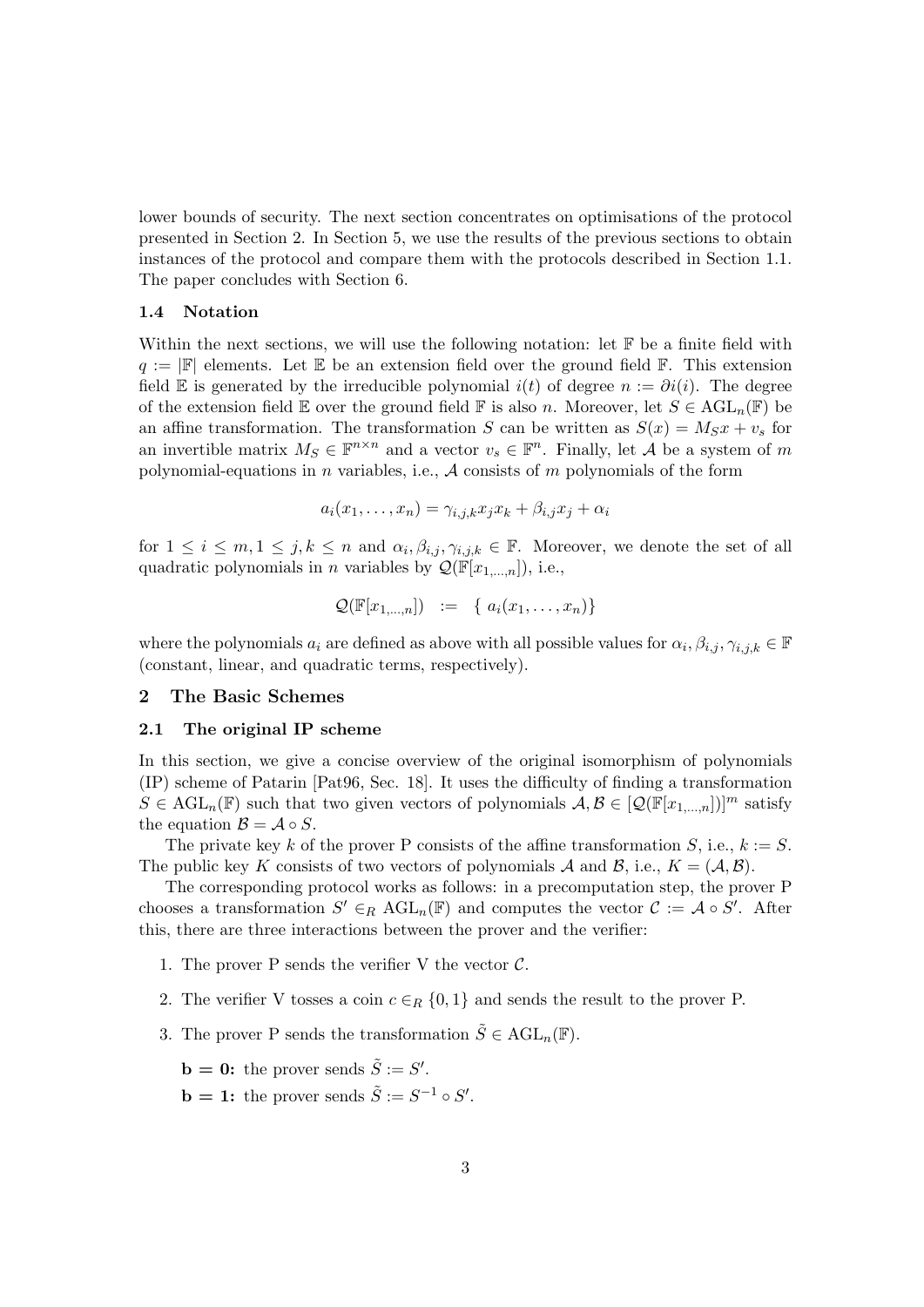First, the verifier tests if the transformation  $\tilde{S}$  is affine. Then, depending on c, the verifier V checks whether one of the following equations is satisfied:

$$
\mathbf{b} = \mathbf{0}: \ \mathcal{C} \stackrel{?}{=} \mathcal{A} \circ \tilde{S}.
$$

 $\mathbf{b} = \mathbf{1:} \ \mathcal{C} \stackrel{?}{=} \mathcal{B} \circ \tilde{S}.$ 

The verifier V accepts if this check is successful. A dishonest prover P' can trick a verifier V with probability  $\frac{1}{2}$ . See [Pat96, PGC98b] for this fact and a more detailed description of the original IP scheme. In both papers, there is also a version called "IP with two secrets". See Section 3.1 for a comparison of these two schemes.

The IP scheme has three major drawbacks. First, the size of the public key is rather large as it consists of vectors of quadratic polynomials. Second, there is no way known for this scheme to use identity-based public keys  $K$ . Finally, the communication complexity is quite bad, too, as we need to transfer vectors consisting of quadratic equations plus affine transformations. The first two issues will be addressed in sections 2.2 and 2.3, the last in Section 4.2.

#### 2.2  $MQ$ -IP: Extending IP with  $MQ$

In the previous section, we used the IP-problem to obtain an identification scheme. In this section, we combine it with the problem of finding a solution for a multivariate quadratic system of equations, i.e., the  $MQ$ -problem. In fact, the  $MQ$ -problem is  $\mathcal{NP}$ -complete (cf [GJ79, p. 251] and [PG97, Appendix] for a detailed proof). In addition, there is strong empirical and theoretical evidence [Pat96, CKPS00, FJ03], that it is also hard on average — even with an embedded trapdoor — and hence can be used as basis for a secure public key crypto system.

Using the definition of  $\mathcal{Q}(\mathbb{F}[x_{1,...,n}])$  from Section 1.4 we can define a whole system of polynomial equations as

$$
\mathcal{Q}\mathcal{E}_m(\mathbb{F}[x_{1,\ldots,n}]) \quad := \quad \begin{cases} \quad a_1(x_1,\ldots,x_n) \quad = \quad 0, \\qquad \qquad \vdots \\qquad \qquad a_m(x_1,\ldots,x_n) \quad = \quad 0 \end{cases}
$$

with quadratic polynomials  $a_i \in \mathcal{Q}(\mathbb{F}[x_{1,...,n}])$ . For given  $\mathcal{A} \in \mathcal{Q}\mathcal{E}_m(\mathbb{F}[x_{1,...,n}])$ , we are interested in a vector  $X \in \mathbb{F}^n$  such that the equation  $a_i(X) = 0$  holds for all polynomials  $a_i \in \mathcal{A}$ . In fact, for randomly chosen polynomials  $a_i$ , this is exactly an instance of the  $MQ$ -problem with m equations in n variables.

Under the assumption that  $P \neq \mathcal{NP}$ , this problem is one-way: for a given vector  $X \in \mathbb{F}^n$ , we can construct m polynomials  $a_i$  (see below) satisfying the corresponding equations. However, the reverse process, i.e., to obtain the vector  $X$  for a given system of equations  $A$  is difficult. To construct a system  $A$  for given for given X, the prover picks a vector  $X \in_R \mathbb{F}^n$  and a system of equations  $\mathcal{A} \in_R \mathcal{Q}\mathcal{E}_m(\mathbb{F}[x_{1,...,n}])$ . After evaluating the quadratic and linear terms (i.e.,  $\gamma_{i,j,k}x_jx_k$  and  $\beta_{i,j}x_j$  resp.), he chooses the constant terms  $\alpha_i$  such that  $a_i(X) = 0$  is satisfied. As a randomly chosen system of equations A behaves like a random function, and the vector  $X$  has been chosen at random as well,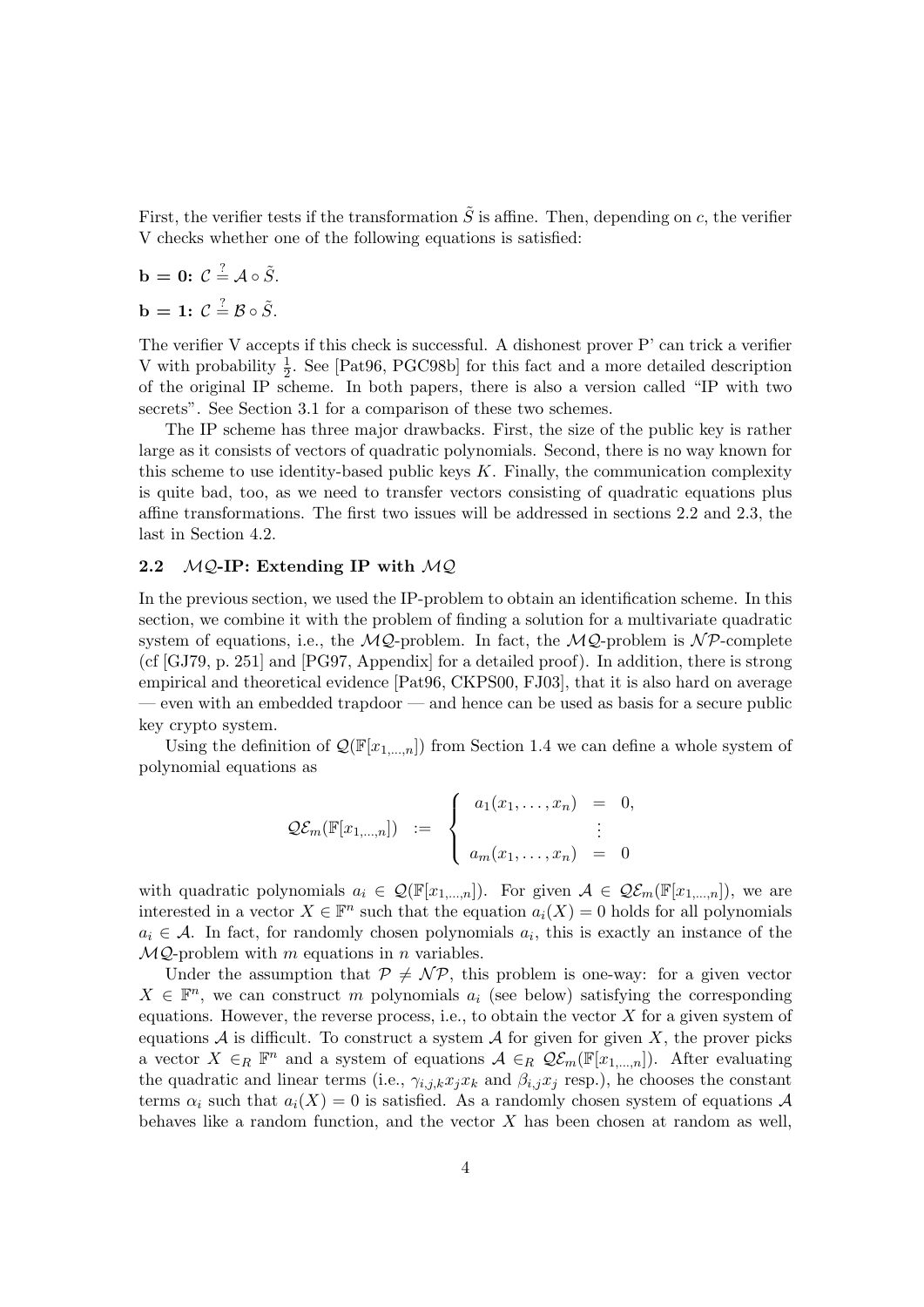the distribution of the constants  $\alpha_i$  is the same as if they had been chosen at random in the first place.

After this observation, we move on to the corresponding protocol. Let the private key k of the prover P be the vector  $X \in \mathbb{F}^n$ , i.e.,  $k := X$ . The public key K consists of three components: two systems of equations  $\mathcal{A}, \tilde{\mathcal{A}} \in \mathcal{Q}\mathcal{E}_m(\mathbb{F}[x_{1,\ldots,n}])$  such that  $\mathcal{A}(X) = 0$ ,  $\ddot{\mathcal{A}} = \mathcal{A} \circ \ddot{S}$  for some  $\ddot{S} \in \text{AGL}_n(\mathbb{F})$  and a solution of the second system  $\ddot{X} \in \mathbb{F}^m$ , i.e.,  $\mathcal{A}(\tilde{X}) = 0$ , and hence,  $K = (\mathcal{A}, \tilde{\mathcal{A}}, \tilde{X})$ .

In a precomputation step, the prover P selects at random a transformation  $S \in_R$ AGL<sub>n</sub>(F). He computes  $\mathcal{B} := \mathcal{A} \circ S$ . After this, the interactive scheme works as follows:

- 1. The prover P sends the verifier V the system  $\beta$ .
- 2. The verifier V tosses a coin  $c \in_R \{0,1\}$  and sends the result to the prover P.
- 3. Depending on the coin c, the prover P sends

 **the transformations S.** 

**b** = 1: a solution  $X' := S^{-1}(X)$  of the system  $\mathcal{B}$ .

Depending on  $c$ , the verifier V checks if one of the following equations is satisfied:

**b** = **0:**  $\mathcal{B} \stackrel{?}{=} \mathcal{A} \circ S$ . Moreover, the verifier tests  $S \stackrel{?}{\in} \text{AGL}_n(\mathbb{F})$ , i.e., if S is an affine transformation.

$$
b = 1: \mathcal{B}(X') = 0.
$$

As in the original IP-scheme, the success-probability for a dishonest prover is  $\frac{1}{2}$ .

We now show that the following scheme is in fact "complete", "sound" and "zeroknowledge" (cf [MvOV96, Sec. 10.4] and [Gol02]).

## 2.2.1 Completeness

Here we prove that the protocol above is in fact complete, i.e., given an honest prover P and an honest verifier V, the prover is able to persuade the verifier that he knows the secret  $X \in \mathbb{F}^m$ . In case  $c = 0$ , the prover sends the transformation S and the verifier checks if  $\mathcal{B} \stackrel{?}{=} \mathcal{A} \circ S$ . This equation is true due to the construction of the system of equations  $\mathcal{B}$ . In the case  $c = 1$ , the prover sends  $X'$  and the verifier checks if

$$
\mathcal{B}(X') = (\mathcal{A} \circ S) \circ (S^{-1}(X)) = \mathcal{A}(X) = 0
$$

Hence, the above protocol is complete.

#### 2.2.2 Soundness

Next we show that the protocol is sound, i.e., the existence of an adversary which can succeed with probability  $> (\frac{1}{2})$  $\frac{1}{2}$ <sup>r</sup> implies the existence of a knowledge-extractor. Here, the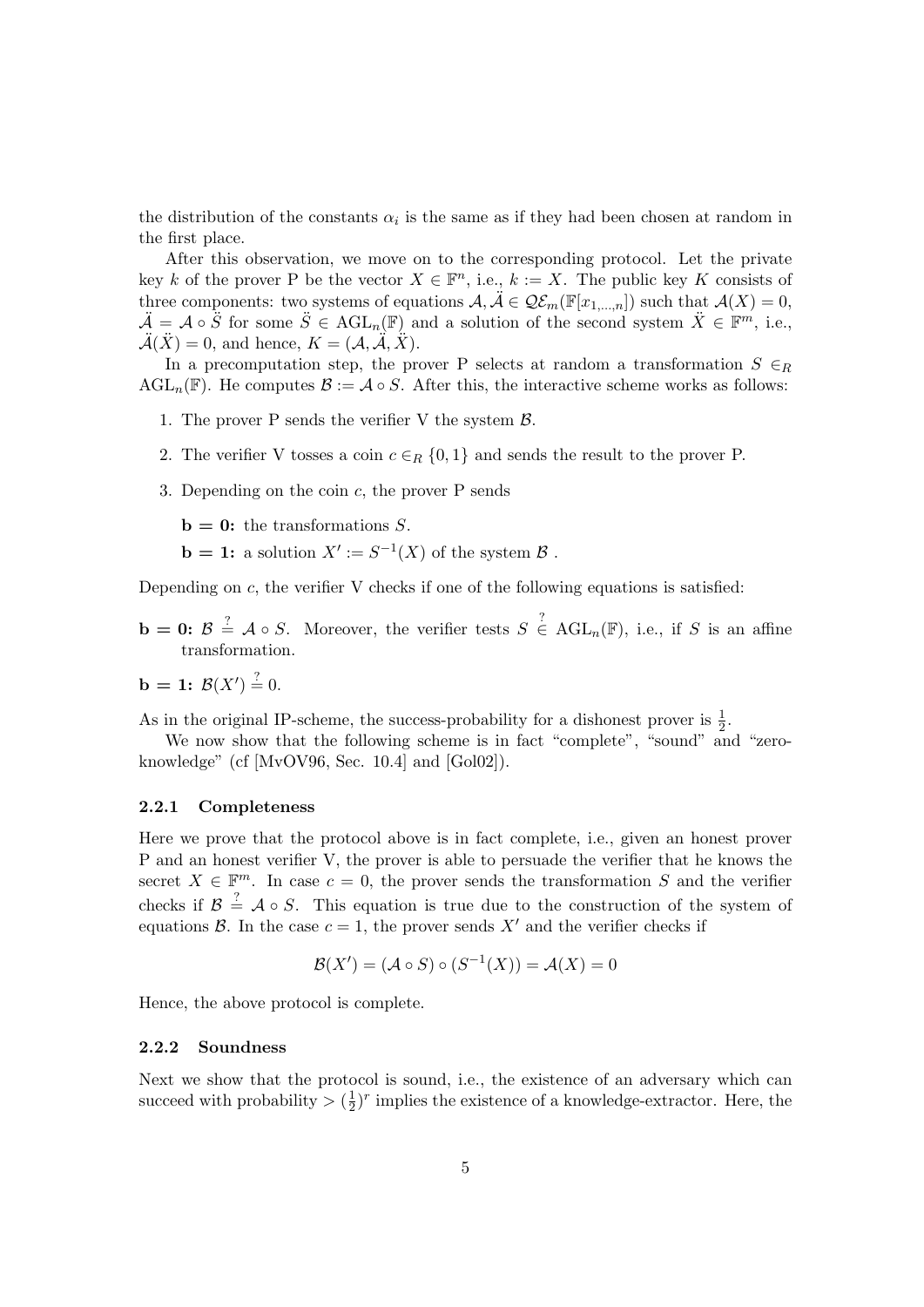constant r denotes the number of rounds the above protocol is repeated. The following proof is inspired by [Ste94].

Assume that there exists a probabilistic polynomial-time adversary which is accepted with probability  $\geq (\frac{1}{2})$  $\frac{1}{2}$ )<sup>r</sup> +  $\epsilon$  by an honest verifier V. This implies that there exists a probabilistic polynomial-time machine  $M$  which extracts with overwhelming probability the secret  $X$  from this adversary.

To prove this statement, we consider the tree  $Y(\omega)$  of all  $2^r$  possible questions of the verifier V. The adversary's random tape  $\omega$  is fixed. Denote

$$
\delta := Pr(Y(\omega) \text{ has a node with two children})
$$

Consider the case  $\delta < \epsilon$ . Then, the probability of the adversary's success is lower than  $\left(\frac{1}{2}\right)$  $(\frac{1}{2})^r + \epsilon$ : the term  $(\frac{1}{2})^r$  comes from the case where  $Y(\omega)$  has no node with two children and  $\epsilon$  from the other cases. Thus  $\delta \geq \epsilon$ . Resetting the adversary a total of  $1/\delta$  times, we find an execution tree with a vertex having two children with probability  $1 - (1 - \delta)^{1/\delta}$ , i.e., basically 1 if the process is repeated a few times with different random tapes. In this context, a node with two children means that we know for a pair  $(A, B) \in \mathcal{Q}\mathcal{E}_m(\mathbb{F}[x_{1,\ldots,n}])$ both the transformation  $S \in \text{AGL}_n(\mathbb{F})$  and a solution  $X' \in \mathbb{F}^n$  such that  $\mathcal{B}(X') = 0$  and  $\mathcal{B} = \mathcal{A} \circ S$ . Hence we can compute  $\mathcal{A} \circ (S(X')) = (\mathcal{B} \circ S^{-1} \circ S)(X') = \mathcal{B}(X') = 0$ , i.e., we found a solution  $\tilde{X} := S(X')$  for the  $\mathcal{MQ}$ -problem  $\mathcal{A}(X) = 0$ .

Therefore, using  $M$ , we extracted the secret  $X$  from the adversary. But the existence of such a machine  $M$  violates our intractability assumption about the  $MQ$ -problem. Thus, the above protocol is sound.

## 2.2.3 Zero-Knowledge

Finally, we show that the  $MQ$ -IP protocol is zero-knowledge, i.e., the prover does not release information during the run of the protocol. We prove statistical zero-knowledge [Gol02, Sec. 3.3.3], i.e., the output of a simulator is not distinguishable from the output of a prover, even if the observer has unlimited computational power.

To construct this simulator, we need to produce different kind of objects. First, systems of equations  $\mathcal B$  affine to  $\mathcal A$  and second systems of equations  $\mathcal B'$  which have a solution X' (usually,  $X \neq X'$ ). The systems B can be produced by the simulator statistical zero-knowledge: he picks at random an affine transformation  $S \in_R \text{AGL}_n(\mathbb{F})$  and derives a system B by computing  $\mathcal{B} = \mathcal{A} \circ S$ . This is exactly the same as for the prover, i.e., a sequence of systems of equations  $(\mathcal{B}_1, \ldots, \mathcal{B}_\lambda)$  for some  $\lambda \in \mathbb{N}$  produced by the prover has the same statistical properties as both the simulator and the prover choose the corresponding affine transformations  $S$  in the same way.

The same is true if the simulator want to produce an equation  $\mathcal{B}'(X') = 0$ , i.e., with a known solution. In this case, the simulator picks at random an affine transformation  $S' \in_R \text{AGL}_n(\mathbb{F})$  and computes  $\mathcal{B}' = \mathcal{A} \circ S'$ . Affine transformations form a group, therefore, they are closed under composition. As  $\ddot{\mathcal{A}} = \mathcal{A} \circ \ddot{\mathcal{S}}$  for some affine transformation  $\ddot{\mathcal{S}}$ , the output distribution of the simulator is the same as for the prover. In addition, we have  $\ddot{A}(\dot{\vec{X}})=0$ , i.e.,  $\mathcal{B}'(X')=0$  for  $X'=\ddot{X}\circ S'^{-1}$ , hence, the simulator knows a solution  $X'$ of the system  $\mathcal{B}'$ .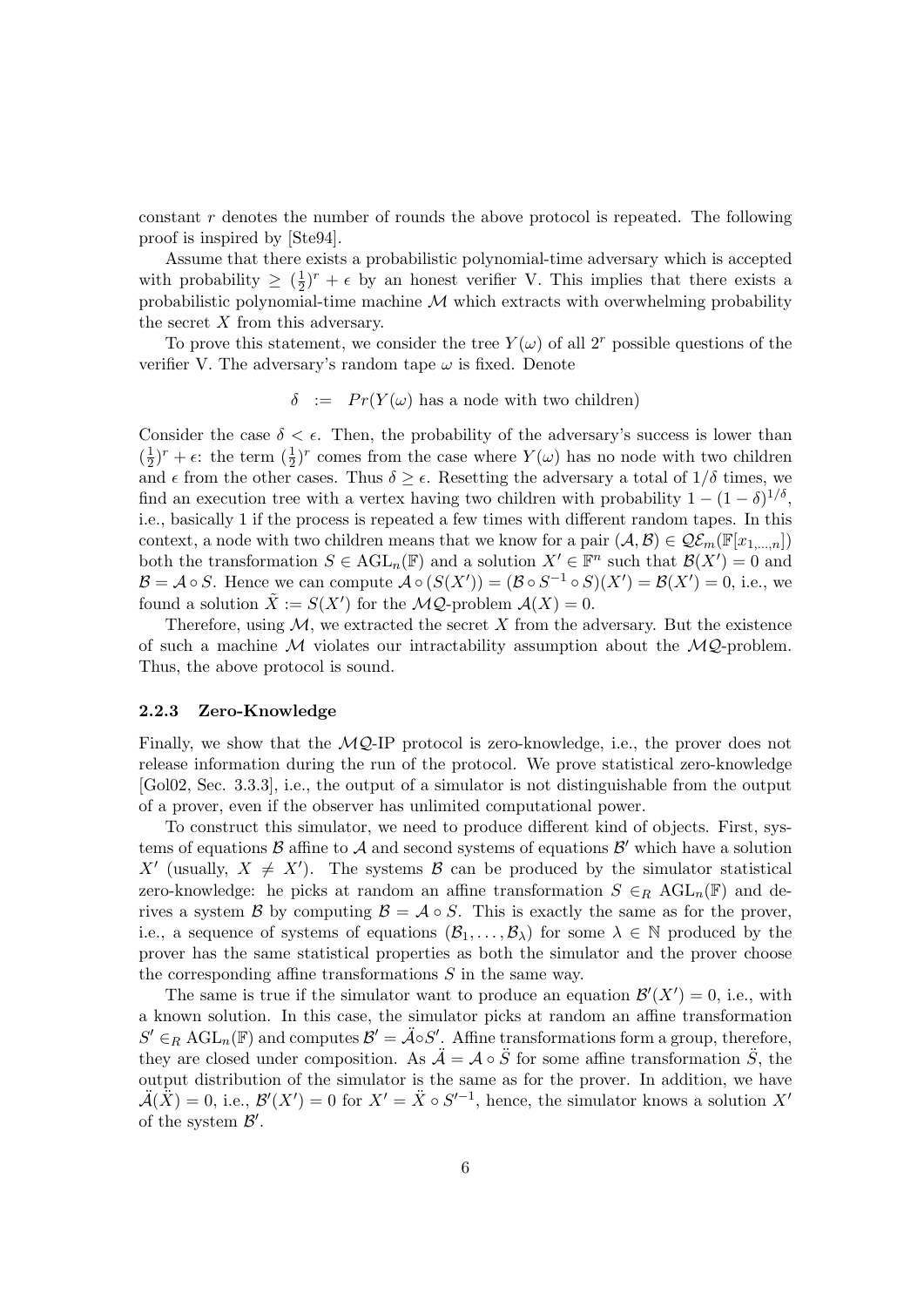After these preliminaries, we can construct the simulator, i.e., a probabilistic polynomial Turing machine which builds communication tapes with a distribution indistinguishable from the real ones.

The simulator chooses an affine transformation  $S \in_R \text{AGL}_n(\mathbb{F})$  at random. Independently, it flips a coin  $c \in_R \{0,1\}$ . Depending on c it computes

**b**=0:  $\mathcal{B} = \mathcal{A} \circ S$ . It outputs  $(\mathcal{B}, 0, S)$  on the communication tape.

**b**=1:  $\mathcal{B} = \mathcal{A} \circ S$  and  $X' = S^{-1}(\mathcal{X})$ . It outputs  $(\mathcal{B}, 1, X')$  on the communication tape.

These communication tapes follow the same statistical distribution as the tapes of the communication between the prover and the verifier (see above). Therefore, the  $MQ$ -IP protocol is statistical zero knowledge.

# 2.3 Identity Based Schemes MQ<sup>\*</sup>-IP

To make our identification scheme identity based, we need another observation: to obtain a vector  $\alpha \in \mathbb{F}^m$ , the user chooses the quadratic and linear terms  $\gamma_{i,j,k}, \beta_{i,j} \in \mathbb{F}$ , a vector  $X \in \mathbb{F}^n$  and compute the corresponding  $\alpha$  (cf Sec. 2.2). However, it is also possible to keep the  $\gamma_{i,j,k}, \beta_{i,j}$  fixed for all users and pick only  $X \in \mathbb{F}^n$  at random to obtain a vector  $\alpha \in \mathbb{F}^m$  as a public key for each user. The security of the scheme does not change as we see with the following reduction: given an  $\mathcal{MQ}$ -problem  $\mathcal{A}(X) = 0$  for unknown X, we pick a vector  $X' \in \mathbb{F}^n$  at random and compute the corresponding  $\alpha' \in \mathbb{F}^m$  such that  $\mathcal{A}'(X') = 0$ . Now assume that this knowledge gives an advantage in finding the original  $X \in \mathbb{F}^n$ . If such an algorithm existed, it would solve all  $\mathcal{MQ}$ -problems — which is clearly a violation of the intractability assumption of the  $\mathcal{MQ}$ -problem. Therefore, it is save for us to keep the quadratic and linear terms  $\gamma_{i,j,k}$ ,  $\beta_{i,j}$  fixed and change only the vector  $X \in \mathbb{F}^n$  — and hence the vector  $\alpha \in \mathbb{F}^m$ .

As the system of equations  $A$  is now a system parameter, it is possible to embed a trapdoor into it. A central authority CA knowing this trapdoor is able to compute the secrets  $X \in \mathbb{F}^n$  for given vectors  $\alpha \in \mathbb{F}^m$ , i.e., especially for such  $\alpha$  that depend on the identity of the prover  $P$ . This way, we obtain an identity-based identification-scheme. The rest of the scheme is as described in Section 2.2. Moreover, the security prove for  $MQ<sup>*</sup> - IP$  is the same as for  $MQ$ -IP. We only have to replace our intractability assumption for  $MQ$  by the intractability assumption of the corresponding trapdoor.

One possible trapdoor is the  $C^{*--}$ -system [PGC98a]. We call the corresponding scheme C-IP. Its security is investigated in Section 3.4. Concrete schemes built on this trapdoors can be found in Section 5.

Generally speaking, any  $MQ$ -trapdoor which permits a signature scheme can be used for the  $MQ^*$ -IP identification scheme. However, due to space limitations in this paper, we will only investigate C-IP here.

## 3 Cryptanalysis

For the cryptanalysis of our scheme, we can dwell on various work done for other purposes, especially about the difficulty of the IP-problem [PGC98b, GMS02] and the difficulty of the  $MQ$ -problem with a trapdoor [Pat95, FJ03].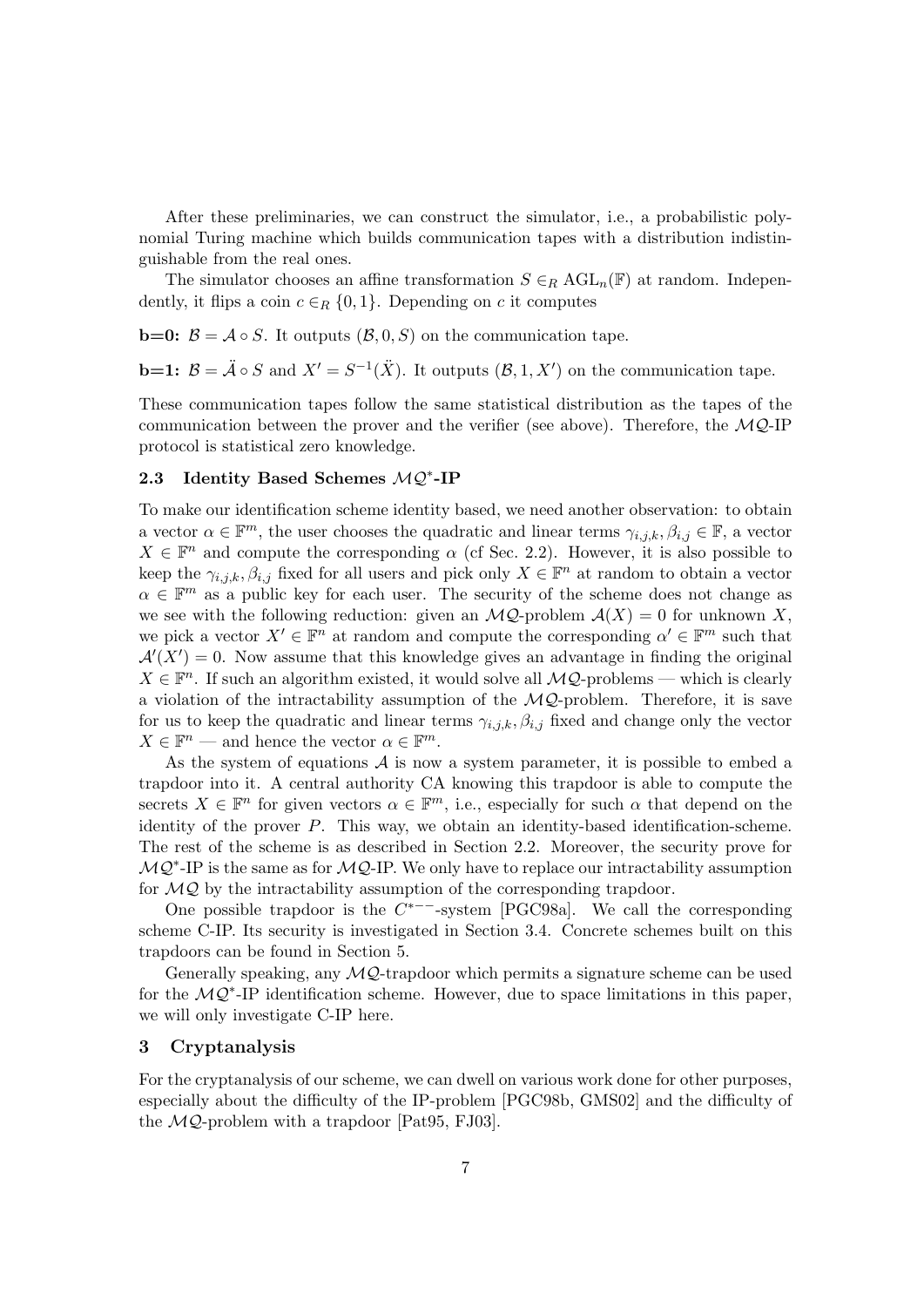In this section, we will first look on the previously known results on the difficulty of the IP-problem. In particular, we will compare the complexity of algorithms for the IP-problem with two secrets (IP-2), and with one secret (IP-1). Secondly, we will study a birthday attack against  $\mathcal{MQ}^*$ -IP and some security implications of provers cooperating to cheat. Finally, we will identify which parameters for the  $MQ$ -problem with a trapdoor, i.e., for the C∗−−-problem, meet the security requirements stated in Section 1.1.

## 3.1 Comparison between IP-1 and IP-2

In Section 2.1, we have introduced the problem "Isomorphism of Polynomials with One Secret" (IP-1) where we have two systems of equations  $\mathcal{A}, \mathcal{B} \in \mathcal{Q}\mathcal{E}_m(\mathbb{F}[x_{1,\ldots,n}])$  and  $\mathcal{A} =$  $\mathcal{B} \circ S$  for some affine transformation  $S \in \text{AGL}_n(\mathbb{F})$ . In contrast, the "Isomorphism of Polynomials with Two Secrets" (IP-2) has two affine transformations  $S \in \text{AGL}_n(\mathbb{F})$  and  $T \in \text{AGL}_{m}(\mathbb{F})$ . Here, the transformation S is in effect a change in the variables (as for IP-1) while the transformation  $T$  also mixes the resulting equations in an affine way. So the relation between the two systems of equations becomes  $\mathcal{A} = T \circ \mathcal{B} \circ S$ . As in IP-1, the public key is  $K := (\mathcal{A}, \mathcal{B})$ . However, the private key is different as it is now  $k := (S, T)$ . An identification scheme based on IP-2 has to be adapted accordingly. See [Pat96, PGC98b] for a more detailed description of IP-1 and IP-2.

In [PGC98b], Patarin, Goubin, and Courtois present various algorithms for the cryptanalysis of the IP-problem with one or two secrets. For IP-2 and  $S$ , T not affine but linear, the most powerful attack described in [PGC98b] is the so-called "combined power attack". It exploits the birthday paradox. Using  $n^{\mathcal{O}(1)}\mathcal{O}(q^{n/2})$  memory and  $n^{\mathcal{O}(1)}\mathcal{O}(q^{n/2})$  computations, the attack is able to solve IP-2. If we have  $S \in \text{AGL}_n(\mathbb{F})$  and  $T \in \text{AGL}_m(\mathbb{F})$  being affine transformations, we have to find the corresponding vectors  $v_s \in \mathbb{F}^n$  and  $v_t \in \mathbb{F}^m$ first. This costs  $\mathcal{O}(q^{m+n})$ . Setting  $m = n$ , the overall attack will require  $n^{\mathcal{O}}(1)\mathcal{O}(q^{2.5n})$ computations in total.

For IP-1, i.e., "Isomorphism of Polynomials with One Secret", the most powerful attacks known so far have been presented by Geiselmann, Meier, and Steinwandt [GMS02]. The complexity of the normal attack is  $\mathcal{O}(q^{2n})$ . They also present some heuristic improvements — which can cut down the total computation time of the system. Although ground fields with  $q > 2$  are to be more vulnerable than  $q = 2$ , these heuristic improvements seem to contribute only a constant factor and are hence with only limited impact compared with  $q^{2n}$ . We therefore identify the workload of the attack as  $\mathcal{O}(q^{2n})$ .

To determine if we should use IP-1 or IP-2 for our scheme, we need to be careful about the question if the transformations  $S, T$  are affine or linear. In the first case, IP-2 is more secure, in the latter, IP-1. However, at least the transformation  $T$  must be linear as otherwise a dishonest prover P' would be able to cheat using the following strategy: denote  $A \in \mathcal{Q}\mathcal{E}_m(\mathbb{F}[x_{1,...,n}])$  the public key of the honest prover P. First, his dishonest counterpart P' picks a vector  $X' \in_R \mathbb{F}^n$  at random, an affine transformation  $S \in_R \text{AGL}_n(\mathbb{F})$  and the linear part of the transformation T, i.e., an invertible matrix  $M_T \in_R \mathbb{F}^{m \times m}$ . He then computes the vector  $v_t = -(M_T \circ A \circ S)(X')$ . With the corresponding triple  $(X', S, T)$ , the cheater P' can successfully fool a verifier V. However, having  $T$  linear instead of affine, this attack is no longer possible. On the other hand, the "combined power attack" has now a workload of  $\mathcal{O}(q^{1.5n})$  and is therefore faster than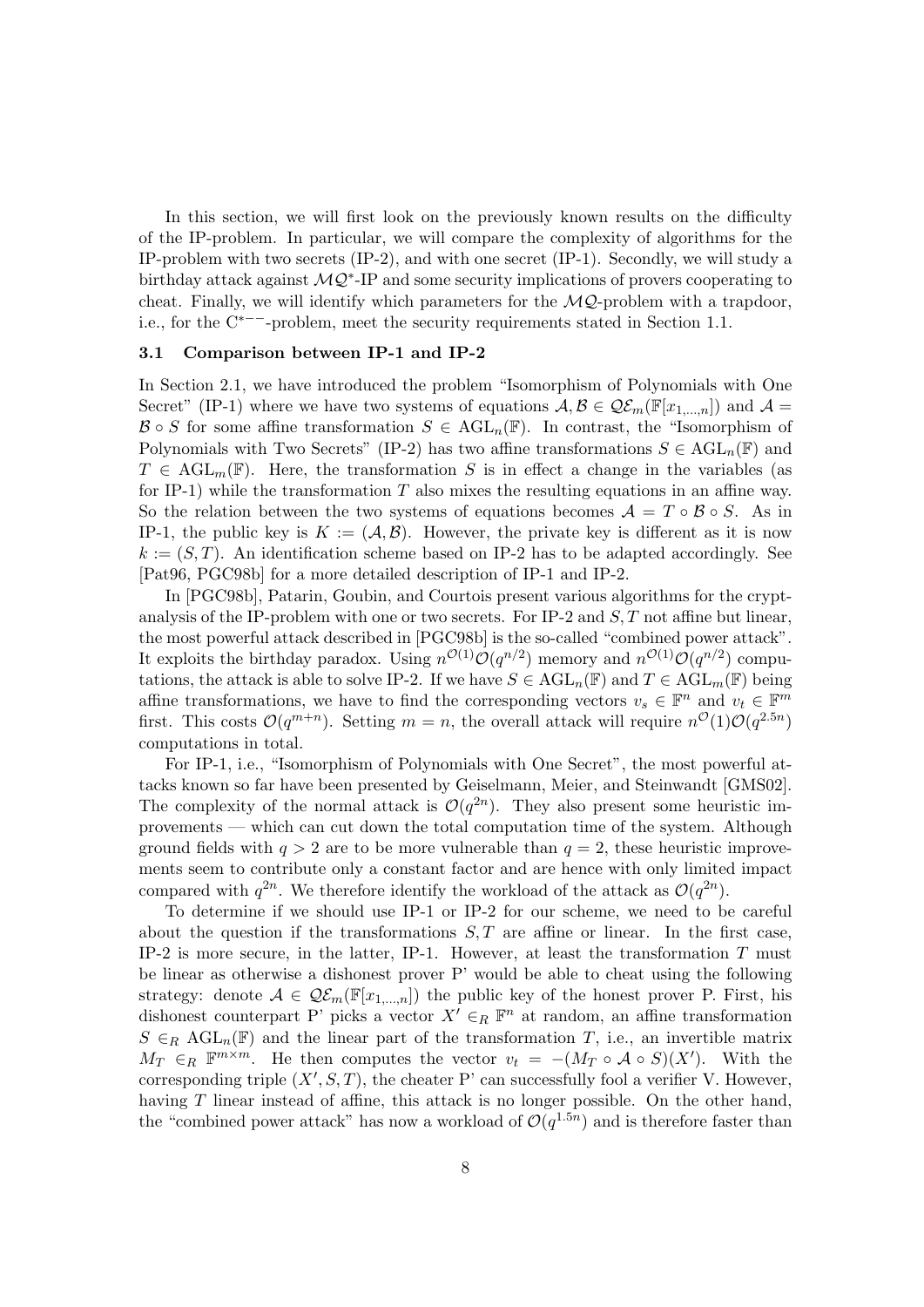the attack of Geiselmann, Meier, and Steinwandt.

As the problem "Isomorphism with Two Secrets" (IP-2) is more vulnerable against the attacks known so far than "Isomorphism with One Secret" (IP-1), we concentrated on the latter while developing our scheme. However, if the need arises, it is straightforward to change it from IP-1 to IP-2.

#### 3.2 Birthday attack against an ID-based scheme

Any ID-based identification scheme will suffer from the following attack using the birthday Any ID-based identification scheme will suffer from the following attack using the bit tiday paradox: the attacker compiles a list of  $\sqrt{q^m}$  possible public keys, i.e., vectors from  $\mathbb{F}^m$ . After that, he evaluates the common vector of polynomials  $[Q(\mathbb{F}[x_{1,...,n}])]^{m}$  by a solutionvector  $X \in \mathbb{F}^n$  a total of  $\sqrt{q^m}$  times. By the birthday paradox, he will obtain approx. one solution  $X_i$  which matches one identity id<sub>i</sub>. The memory-requirements of this attack are  $\mathcal{O}(q^{m/2})$  and the time-requirements are  $\mathcal{O}(q^{m/2})$ , too.

To withstand this attack, we need  $q^{m/2}$  to be larger than the security bound of breaking the whole scheme, i.e.,  $q^{m/2} > 2^{80}$ .

## 3.3 Group of Cheating Users

As for the identity-based SD scheme of Stern [Ste96, Sec. 4.3], it is dangerous for  $\mathcal{MQ}^*$ -IP if many users pool their secret keys. Using  $(n+1)$  pairs  $(X, \ddot{X}) \in \mathbb{F}^n$  and  $\ddot{X} = \ddot{S}(X)$ , they are able to compute the affine transformation  $\ddot{S}$ . Using the public value  $\ddot{X}_P$  of the prover P, they are now able to recover his secret key  $X_P$ .

There are several ways to cope with this problem. First, we may assume that the users cannot access their private keys  $k$ , i.e., the  $k$  are stored in a temper-resistant device. Second, we can pick different  $\ddot{S} \in_R \text{AGL}_n(\mathbb{F})$  for different users and therefore obtain different  $\tilde{\mathcal{A}} \in \mathcal{Q}\mathcal{E}_m(\mathbb{F}[x_{1,\ldots,n}]).$  As all transformations  $\tilde{S}$  are now different, the above attack is no longer possible. But this solution contradicts the goal of Section 4.1 to have small public keys. Finally, we can remove the information  $\ddot{X} \in \mathbb{F}^n$  from the public key of each user. The price to pay: the corresponding scheme is no longer statistical zero-knowledge.

## 3.4 Parameters for the  $C^{*--}$ -Trapdoor

This MQ-trapdoor has been used in the two signature schemes Flash [CGP00] and SFlash [CGP02], both submitted to [NES]. Therefore, it has been studied extensively, cf [PBO<sup>+</sup>03, Sec. 7.4.3]. Here, we give a short overview of  $C^{*--}$ , see [PGC98a] for a detailed description.

The  $C^{*--}$ -scheme uses a finite field  $\mathbb F$  of characteristic 2 and an extension field  $\mathbb E$ of dimension n, for security reasons a prime.  $E$  is also identified with the vector-space  $\mathbb{F}^n$ . In addition, we define a polynomial  $P(x) := x^{\lambda}$  over  $\mathbb{E}$  where  $\lambda := q^a + 1$  such that  $gcd(q^{a} + 1, q^{n} - 1) = 1$  and  $a \in \mathbb{N}$ . This way, the polynomial  $P(x)$  is a permutation. In addition, we have two linear transformations  $s, t \in GL_n(\mathbb{F})$ . The corresponding  $\mathcal{MQ}$ problem is constructed as  $A = t \circ P \circ s$  where r equations of the system of equations A are removed. As there is an attack in  $\mathcal{O}(q^r)$  [PGC98a], the number r has to be chosen such that  $q^r \geq 2^{80}$ .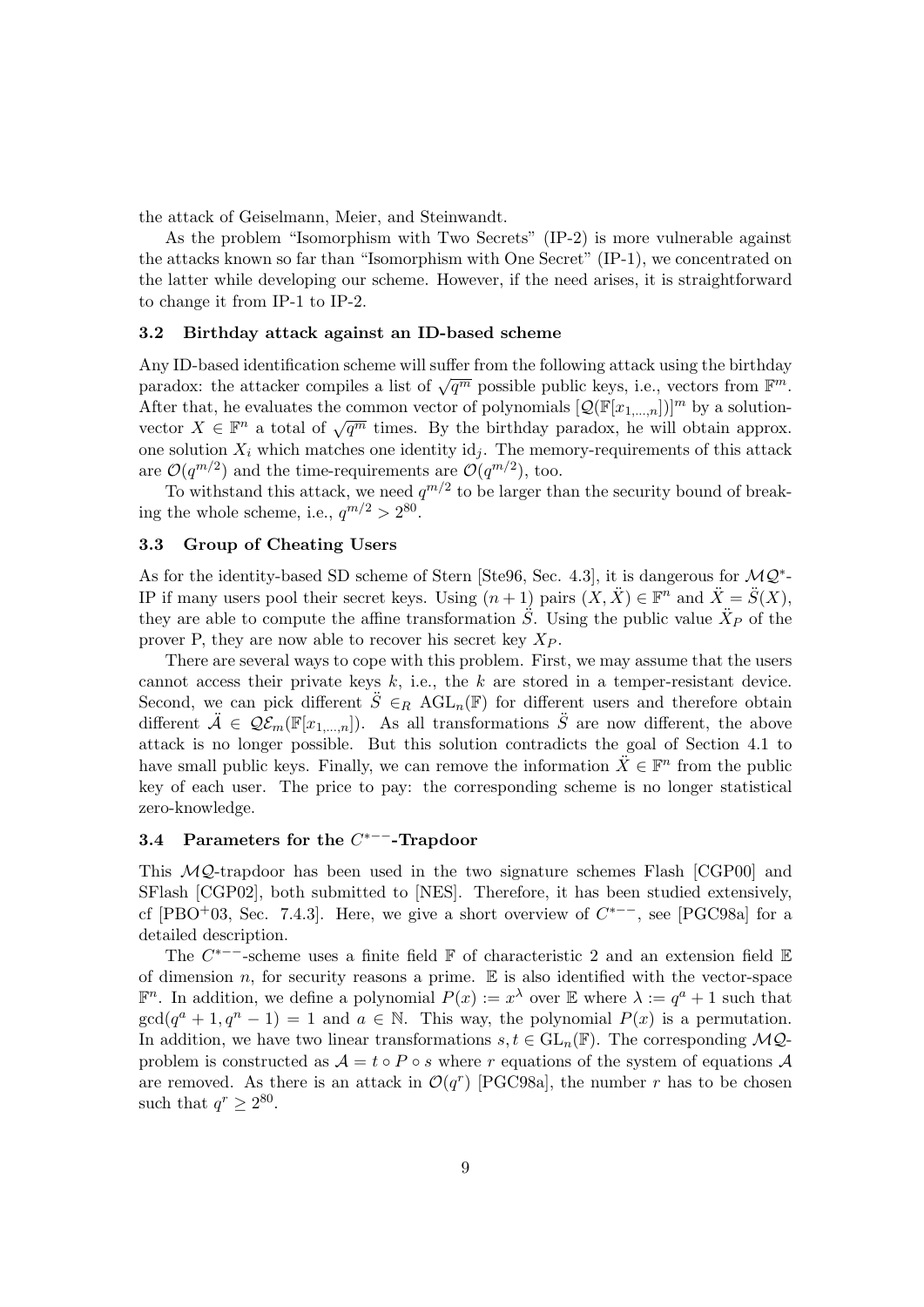In the original scheme, the two transformations s, t have been affine, not linear. However, [GSB01] describes an attack which is able to recover the constant parts of  $s, t$ . Therefore, it is advisable to have these two transformations linear.

Although the C∗−−-scheme is a sub-class of the more general HFE-scheme, the recent attack of Faugère and Joux against HFE [FJ03] does not apply against C<sup>∗−−</sup>-schemes: the complexity of this attack grows with the degree  $\lambda$  of the private polynomial. As this degree  $\lambda$  is far higher in  $C^{*--}$  than in HFE (here,  $\lambda = 129$  or 257), their attack is no longer effective.

#### 4 Improvements

In this section, we investigate some optimisations of the  $MQ$ -IP protocol. In particular, we want to decrease the size of the public key and also the communication complexity.

#### 4.1 Smaller Public Keys

As we saw in Section 2.2, it is enough to publish a vector  $\alpha \in \mathbb{F}^m$  as a public key for a given user and to keep the quadratic and linear terms  $\gamma_{i,j,k}, \beta_{i,j} \in \mathbb{F}$  fixed as a system parameter. We will now show that this is also true for the second system of equations  $\tilde{\mathcal{A}} \in \mathcal{Q}\mathcal{E}_m(\mathbb{F}[x_{1,\ldots,n}])$ : let  $\tilde{S} \in \text{AGL}_n(\mathbb{F})$  be an affine transformation and denote by  $s_{j,k} \in \mathbb{F}$ for  $0 \leq k \leq j \leq n$  its coefficients. In this notation, the elements  $s_{1,0}, \ldots, s_{n,0}$  denote the coefficients of the vector  $v_s \in \mathbb{F}^n$  while the other elements come from the matrix  $M_S \in \mathbb{F}^{n \times n}$ . Apply this transformation to one quadratic polynomial  $a_i$ , as defined in Section 1.4. This yields:

$$
a_i(x'_1, \ldots, x'_n) \circ \ddot{S} = [\gamma_{i,1,1}x'_1 + \gamma_{i,1,2}x'_1x'_2 + \ldots + \gamma_{i,n,n}x'_n + \beta_{i,1}x'_1 + \ldots + \beta_{i,n}x'_n + \alpha_i] \circ S
$$
  
\n
$$
= \gamma_{i,1,1}(s_{1,1}x_1 + \ldots s_{1,n}x_n + s_{1,0})^2
$$
  
\n
$$
+ \gamma_{i,1,2}(s_{1,1}x_1 + \ldots s_{1,n}x_n + s_{1,0})(s_{2,1}x_1 + \ldots s_{2,n}x_n + s_{2,0}) + \ldots
$$
  
\n
$$
+ \gamma_{i,n,n}(s_{n,1}x_1 + \ldots s_{n,n}x_n + s_{n,0})^2 + \beta_{i,1}(s_{1,1}x_1 + \ldots s_{1,n}x_n + s_{1,0})
$$
  
\n
$$
+ \ldots + \beta_{i,n}(s_{n,1}x_1 + \ldots s_{n,n}x_n + s_{n,0}) + \alpha_i
$$
  
\n
$$
= \gamma'_{i,1,1}x_1^2 + \gamma'_{i,1,2}x_1x_2 + \ldots + \gamma'_{i,n,n}x_n^2 + \beta'_{i,1}x_1 + \ldots + \beta'_{i,n}x_n + \alpha'_i
$$

for some  $\gamma'_{i,j,k}, \beta'_{i,j}, \alpha'_i \in \mathbb{F}$ . The interesting point is that the values  $\gamma'_{i,j,k}, \beta'_{i,j}$  only depend on the affine transformation  $\ddot{S}$  but not on the value  $\alpha_i$ , i.e., the constant term of the original polynomial. Therefore, it is not only possible to have the system of equations  $A \in \mathcal{QE}_m(\mathbb{F}[x_{1,\ldots,n}])$  fixed, but also the second system of equations  $\ddot{\mathcal{A}}$ . The only part which does not only depend on the affine transformation  $\ddot{S}$  but also on the solution vector  $X \in \mathbb{F}^n$  is the vector of constant terms  $\ddot{\alpha} \in \mathbb{F}^m$ . The public key of a prover will hence consist of the triple  $(\alpha, \ddot{\alpha}, \ddot{X}) \in \mathbb{F}^m \times \mathbb{F}^m \times \mathbb{F}^n$ . The systems of equations  $A, \tilde{A} \in \mathcal{QE}_m(\mathbb{F}[x_{1,...,n}])$  become system parameters. The same is also true for the affine transformation  $\ddot{S} \in \text{AGL}_n(\mathbb{F})$  which is known to the central authority CA only. The corresponding scheme has therefore a far smaller public key.

#### 4.2 Less Communication

In addition to the quite large public key size, the IP — and also the  $\mathcal{MQ}^*$ -IP-scheme — suffer from a rather large communication complexity. In this section, we will discuss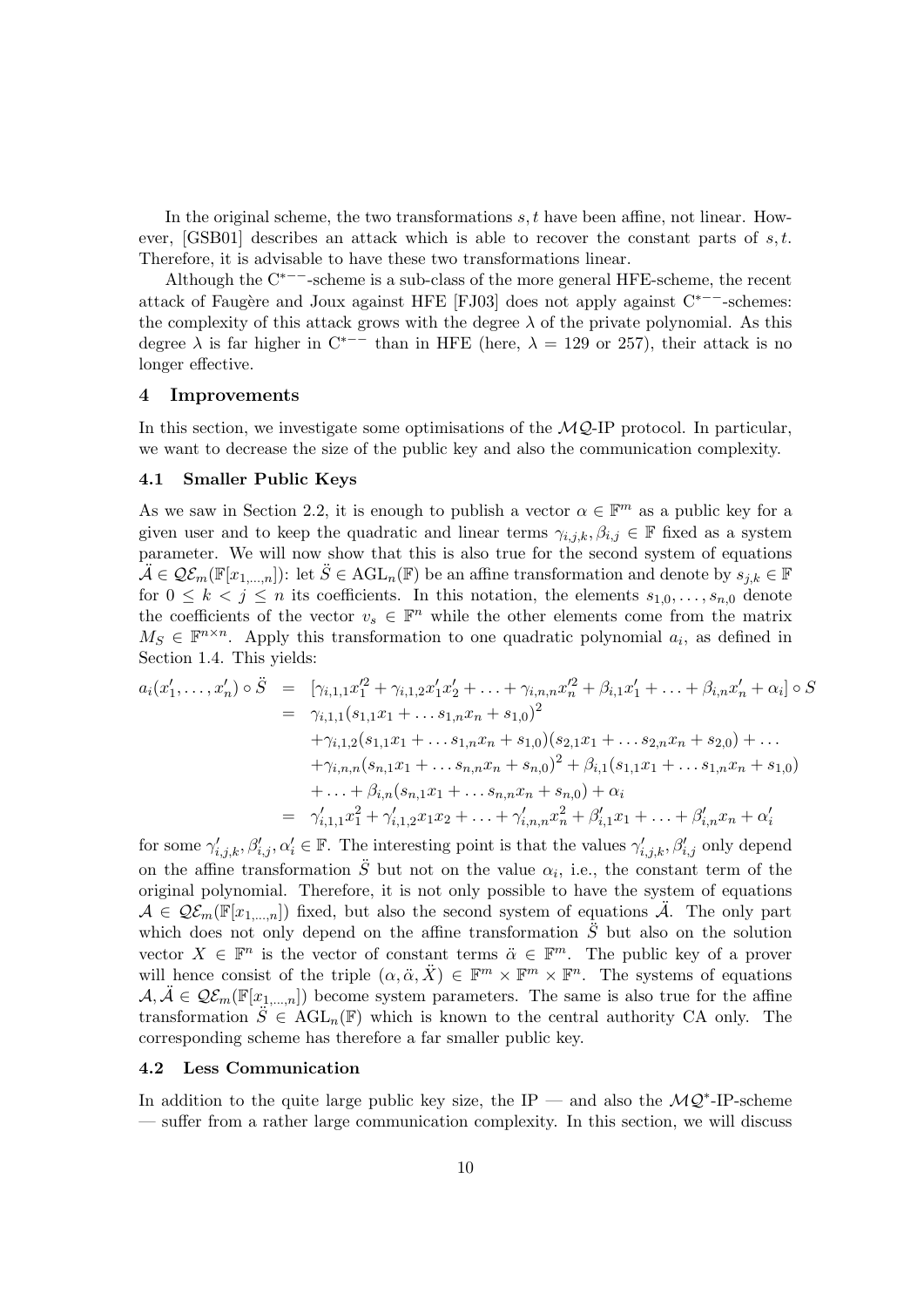possible solutions for this problem. We dwell on ideas from [Ste93, PP03].

First, we notice that for a concrete implementation, the affine transformation  $S$  is in fact not randomly generated but pseudo-randomly generated, i.e., using a random-seed  $r<sub>s</sub>$  of, say, 80 bits, and "expanded" using a pseudo-random function. We note that it is not necessary for our purpose to have  $S$  generated cryptographic secure (cf [PP03, Sec. 6.4.). However, the seed  $r_s$  has to be chosen in a way that it is not possible to obtain an earlier or later seed  $r_s'$  — even if the attacker has access to any number of seeds  $(r_s)_1, \ldots, (r_s)_N$  for some  $N \in \mathbb{N}$ , i.e., the seeds must be either truly random or generated with a cryptographic secure random-number generator. Having a seed  $r_s$ , we can now generate the affine transformation  $S \in \text{AGL}_n(\mathbb{F})$  using the LUP-decomposition of invertible matrices. Here,  $L \in \mathbb{F}^n$  is an invertible lower triangular matrix,  $U \in \mathbb{F}^n$  and upper triangular matrix with only 1's on its diagonal, and  $P$  a permutation of  $n$  objects. Identifying  $M_S := LUP$ , we make sure that the matrix  $M_S$  is invertible and hence the transformation S is affine. As a side-effect, the computation of the function  $S^{-1}$  becomes easier. All in all, we have replaced the communication of an affine transformation with  $(n^2 + n) \log_2 q$  bits by 80 bits.

Second, we notice that an equation  $e := (a = 0)$  for some  $a \in_R \mathcal{Q}(\mathbb{F}[x_{1,...,n}])$ , chosen independently from a specific solution  $X \in \mathbb{F}^n$ , is satisfied with probability  $1/q$ . Moreover, we can reduce the communication complexity by a factor of  $1/m$  if we do not transmit the whole system of equations  $\beta$  but only one of its equations. Let this equation be e. Given e and a solution X, the verifier can easily check if  $e(X) = 0$  holds. To make sure that prover cannot cheat by transmitting an equation which is not affine to the original systems of equations  $A$ , we make use of hash-trees [Mer80]. We describe the whole protocol, which exploits all ideas described so far, in the next section.

In order to decrease the communication complexity further, we could decrease the number of rounds on costs of a larger public key (cf [Pat96, Sec. 18]). But as this contradicts our goal from the previous section and will therefore not be elaborated in this paper.

## 5 Actual Scheme

In this section, we describe actual instantiations of the  $MQ^*$ -IP protocol, using the ideas described in Section 4 and keeping the cryptanalysis of Section 3 in mind.

#### 5.1 Protocol

For a concrete implementation, we assume that the two systems of equations  $A, \tilde{A} \in$  $\mathcal{Q}\mathcal{E}_m(\mathbb{F}[x_{1,...,n}])$  are system parameters. The public key of a user only consists of the triple  $(\alpha, \ddot{\alpha}, \ddot{X}) \in \mathbb{F}^m \times \mathbb{F}^m \times \mathbb{F}^n$  (cf Sec. 4.1). In addition, we will make use of a hash function  $H(\cdot)$ , e.g., RIPEMD-160 or SHA-1 (both output 160 bit, cf [DBP96, FIP95]). This function  $H(\cdot)$  will also be used for bit-commitment. We use 160 bit for this purpose as smaller values would allow attacks with the birthday paradox [GS94]

In a precomputation step, the prover P picks a random seed  $r_s \in_R \{0,1\}^{80}$  and derives an affine transformation  $S \in \text{AGL}_n(\mathbb{F})$ , using LUP-decomposition (cf Section 4.2). He computes  $\mathcal{B} := \mathcal{A} \circ S$  and its solution  $X' := S^{-1}(X)$ . In addition, he computes a hashtree  $H_T$  of all equations  $b_i$ . Denote the root of this hash-tree with  $h_0$ . Moreover, the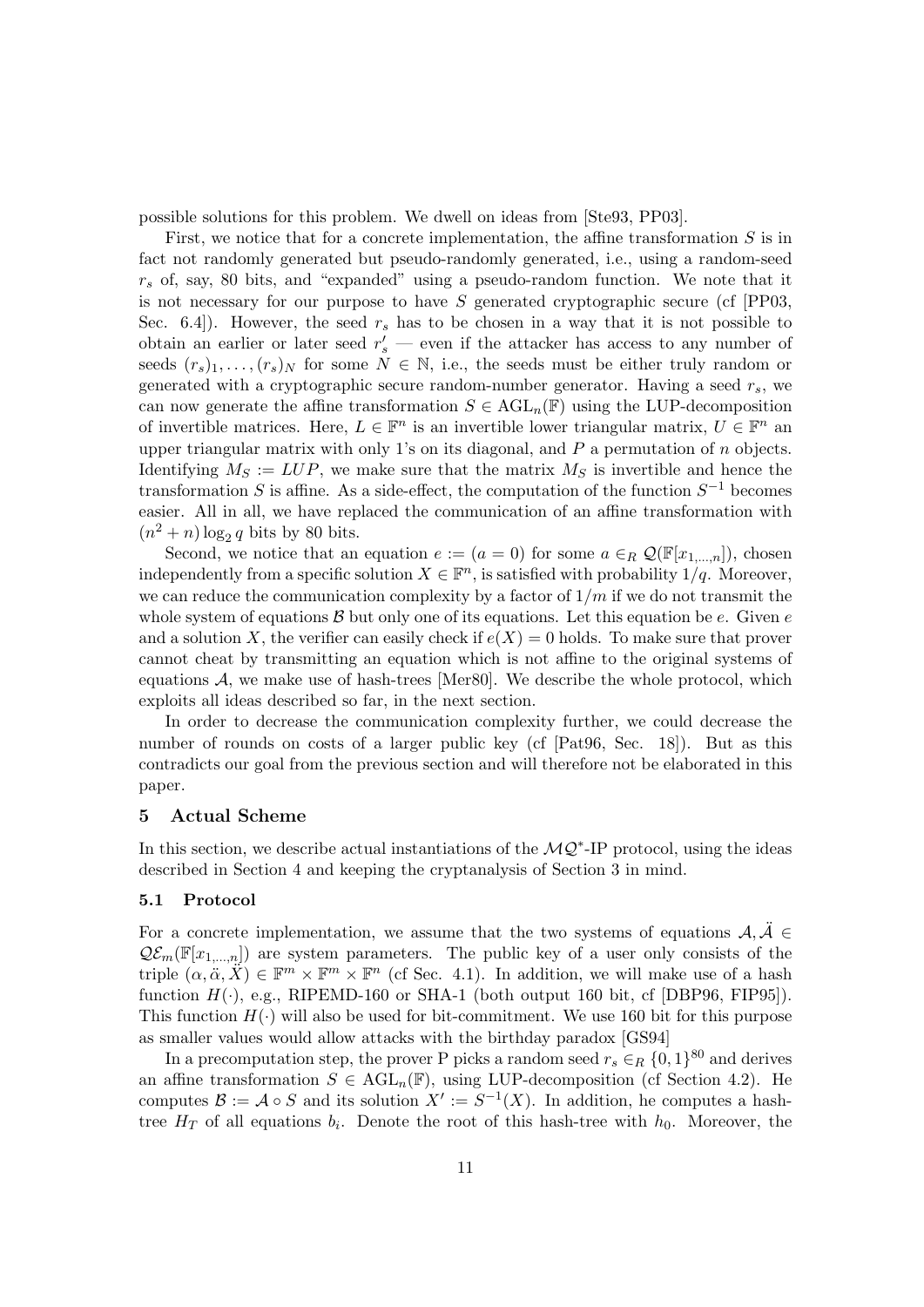prover commits himself on the solution  $X'$ , i.e., computes  $c_0 := H(X')$ . After this, the interactive scheme works as follows:

- 1. The prover P sends the verifier V the values  $(c_0, h_0)$ .
- 2. The verifier V selects a number  $c \in \{0, \ldots, m\}$ . The number 0 is chosen with probability  $\frac{1}{2}$ , the other numbers are chosen with probability  $\frac{1}{2m}$ .
- 3. Depending on the number  $c$ , the prover P sends
	- $c = 0$ : the seed  $r_s$  of the transformation S.
	- $\mathbf{c} \neq \mathbf{0}$ : the solution X', equation  $b_c$  and the hash chain  $(h_{i_1}, \ldots, h_{i_d})$  which authenticates the equation  $b_c$ .

In case  $c = 0$ , the verifier checks if  $c_0 \stackrel{?}{=} H(r_s)$ . If yes, he computes the corresponding affine transformation S, the system of equations  $\mathcal{B} = \mathcal{A} \circ S$  and the corresponding hashtree. Finally, he checks if the root of the hash-tree, i.e.,  $h_0$  is the same as transmitted by P in Step 1.

In case  $c \neq 0$ , the verifier computes the hash of the equation  $b_c$ , tests the integrity of the hash-tree and checks if  $b_c(X') = 0$  is satisfied.

There are a few comments on this scheme. First, it is computational rather than statistical zero-knowledge: we only work with a seed  $r<sub>s</sub>$  of 80 bits, and hence cannot generate all affine transformations  $S \in \text{AGL}_n(\mathbb{F})$  anymore. Therefore, the output distribution of  $\mathcal{B}' = \mathcal{A} \circ S$  and  $\mathcal{B} = \mathcal{A} \circ S$  will be different. On the other hand, the corresponding distribution is computational indistinguishable as we choose from a set of  $2^{80}$  elements for the affine transformations S. Second, the cheating probability is no longer  $\frac{1}{2}$  but rather  $\frac{q+1}{2q}$  (cf Section 4.2). Therefore, we will need one additional round to obtain the same impersonation probability  $(2^{-32})$  as in the original scheme. Third, this scheme has the additional assumptions about the one-wayness of the hash-function  $H(.)$ and also its collision-resistance. Finally, the communication (in bits) in the worst case is  $160(2+([log<sub>2</sub>m]))+[log<sub>2</sub>m+1]+$  sizeEq: the hash bits for  $c_0, h_0$ , plus the authentication chain of the hash-tree, plus the bits for the number c, plus the size of one equation  $b_c$ . In the best case, we send 80 bits for the random-seed  $r_s$  instead of the hash-tree and the equation  $b_c$ . Both cases occur with probability  $\frac{1}{2}$ .

## 5.2 16-bit and 8-bit versions

To obtain a concrete scheme, we note that the size of the public key (and also the communication complexity) profit from a larger ground-field F. In this section, we will present two different versions of MQ-trapdoors and the corresponding identification schemes. The first is based on a ground field of 8-bit, the second of 16-bit. All are well suited for 8-bit microprocessors as they are based on the  $C^{*--}$  trapdoor (cf Section 3.4). The actual parameters and their effects can be found in Figure 1.

#### 5.3 Comparison with other schemes

To compare the C-IP-schemes to other schemes, we use [PP03, Fig. 10] to derive Figure 2. However, we have to take into account that this table assumes an impersonation level of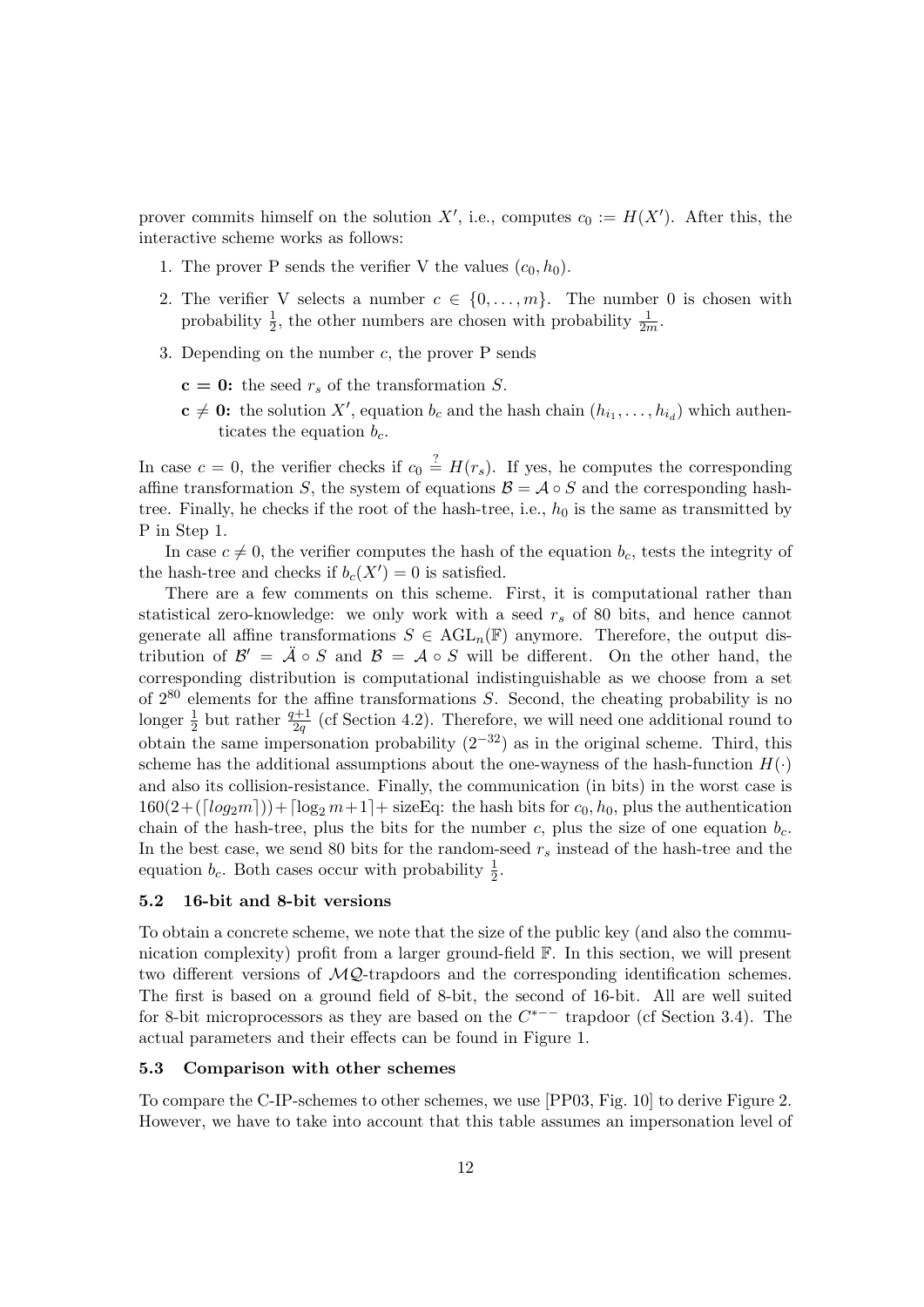|                                                           | $C8-IP$        | $C16$ -IP         |  |
|-----------------------------------------------------------|----------------|-------------------|--|
| ground-field $\mathbb F$                                  | $GF(2^8)$      | $GF(2^{16})$      |  |
| $extension-field E$                                       | $GF(2^{8.37})$ | $GF(2^{16.17})$   |  |
| parameter $\lambda$ in polynomial $P(x)$                  | $2^{8.11}+1$   | $2^{16 \cdot 11}$ |  |
| variables $n$                                             | 37             | 17                |  |
| equations $m$                                             | 26             | 12                |  |
| equations removed $r$                                     | 11             | 5                 |  |
| public key size $ K $ [bits]                              | 712            | 656               |  |
| private key size  k  [bits]                               | 296            | 272               |  |
| rounds                                                    | 33             | 33                |  |
| communication [kBytes]                                    | 15.5           | 8.6               |  |
| Size of one equation [Bytes]                              | 741            | 343               |  |
| Size of the $\mathcal{MQ}$ -problem $\mathcal A$ [kBytes] | 19             |                   |  |

Fig. 1: MQ-trapdoor based on C∗−− for 16 and 8 bits

| Scheme                  | <b>PKP</b>         |         | CLE                |     | SD               | <b>PPP</b>       |                |  |
|-------------------------|--------------------|---------|--------------------|-----|------------------|------------------|----------------|--|
|                         | 3p                 | 5p      | 3p                 | 5p  |                  | 3p               | 5p             |  |
| Matrix size             | $16 \times 34$     |         | $24\times24$       |     | $256 \times 256$ | $121 \times 137$ |                |  |
| over the field          | $\mathbb{F}_{251}$ |         | $\mathbb{F}_{257}$ |     | $\mathbb{F}_2$   |                  | $\mathbb{F}_2$ |  |
| Number of Rounds        | 35                 | 20      | $35^{\circ}$       | 20  | 35               | 48               | 35             |  |
| Public key size [bits]  | 272                |         | 96                 |     | 256              | 189              |                |  |
| Private key size [bits] | 141                |         | 96                 |     | 512              | 137              |                |  |
| Communication [kBytes]  | 2.2                | $1.6\,$ | 2.4                | 2.0 | 3.6              | 6.3              | 64             |  |

Fig. 2: Comparison of  $\mathcal{NP}$ -complete identification schemes

 $10^{-6}$  rather than  $2^{-32}$  and that the overall security of the schemes has been set to  $2^{64}$ instead of 280. It is beyond the scope of this paper to provide a full comparison for the same level of security of all schemes known so far.

As syndrome decoding (SD) is the only  $\mathcal{NP}$ -scheme in this table which allows identitybased public keys, we will concentrate on this scheme for a comparison. A description of the identity-based version of SD can be found in [Ste96, Sec. 4.3]. We adapted the parameters given in this paper to obtain the same level of security, i.e.,  $2^{-32}$  as impersonation probability and  $2^{80}$  for the overall security of the scheme. Hence, we had to increase the size of several hash values to 160 and the number of rounds to 55. For the minimal parameters suggested for the first version of the scheme (i.e.,  $n = 512$ ), we obtain 7.1kB as communication complexity. The second identity based version (here,  $n = 1024$ ) has 11.7kB.

If the communication complexity is critical, the first version of the SD scheme performs slightly better than C-IP. But if the number of rounds is important, C-IP is preferable. Using larger public keys, the figures for C-IP improve further. And finally, both SD and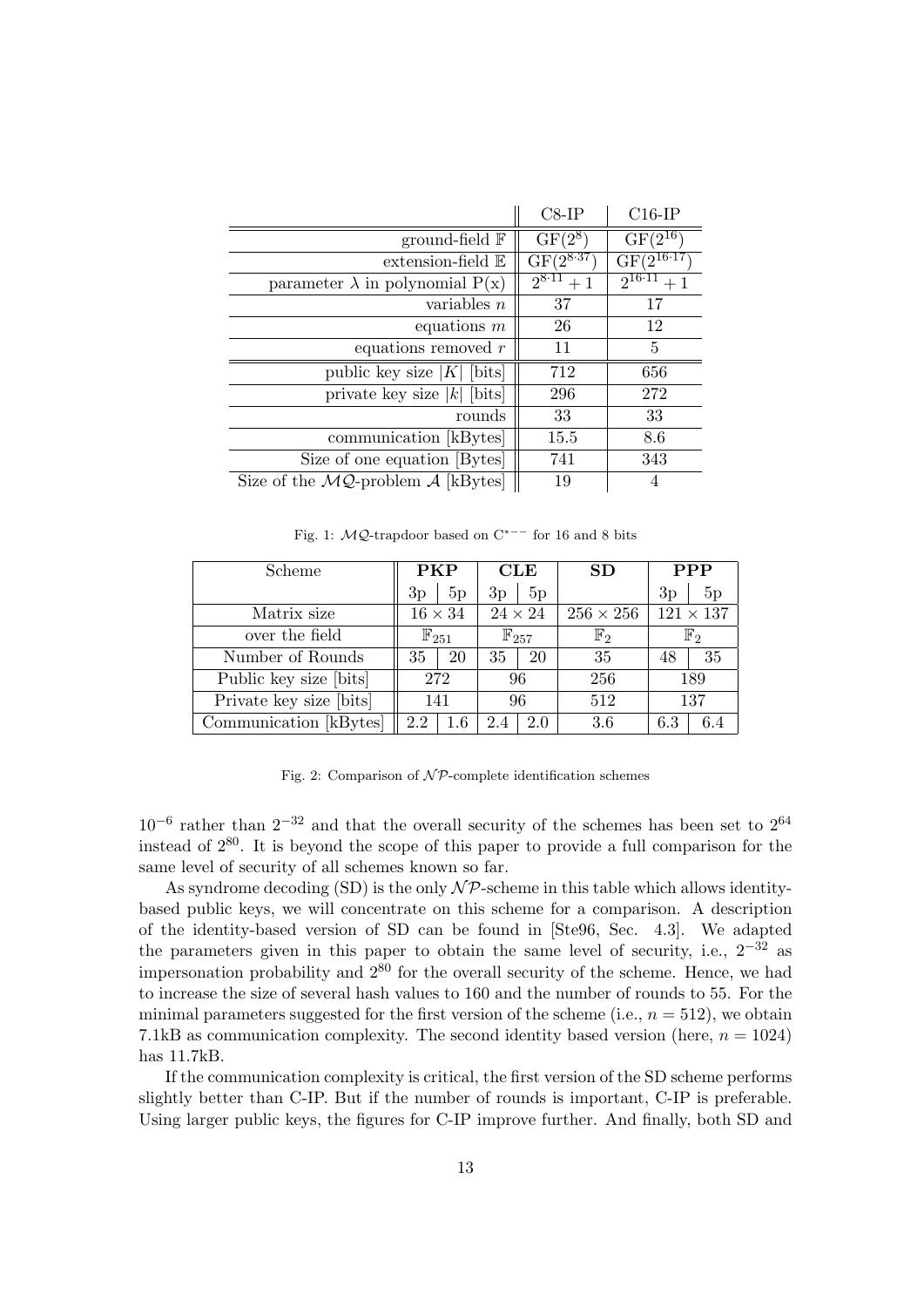C-IP outperform the other schemes when it comes to key-distribution as both allow the use of identity based keys.

#### 6 Conclusions

In this paper, we proposed the new identification scheme  $MQ$ -IP. The scheme is zeroknowledge and its security is based on two well-established security assumptions, namely the  $MQ$ -problem and the IP-problem (cf Section 1.2).

Using a trapdoor for the  $MQ$ -problem, we were able to make the scheme identity based. This way, it is no longer necessary to distribute public keys or to issue certificates. By construction of the public key, the identity of the user is linked to its public key.

Using the  $C^{*--}$ -trapdoor, we derived a practical protocol, based on  $\mathcal{MQ}^*$ -IP. The only other  $N\mathcal{P}$ -identification scheme known to the authors which allows identity-based keys is the SD-scheme. Having a security-level of  $2^{80}$  and an impersonation probability of  $2^{-32}$  in one run, the first SD protocol with trapdoor has a communication complexity of 7.1kB, and the second 11.7kB. In contrast, C16-IP-scheme has 8.6kB. However, SD requires a total of 55 rounds while C16-IP needs only 33.

Judging from other results concerning the implementation of the  $C^{*--}$ -trapdoor (cf [ACDG03]), we expect C-IP to be very suitable for smart-card implementations.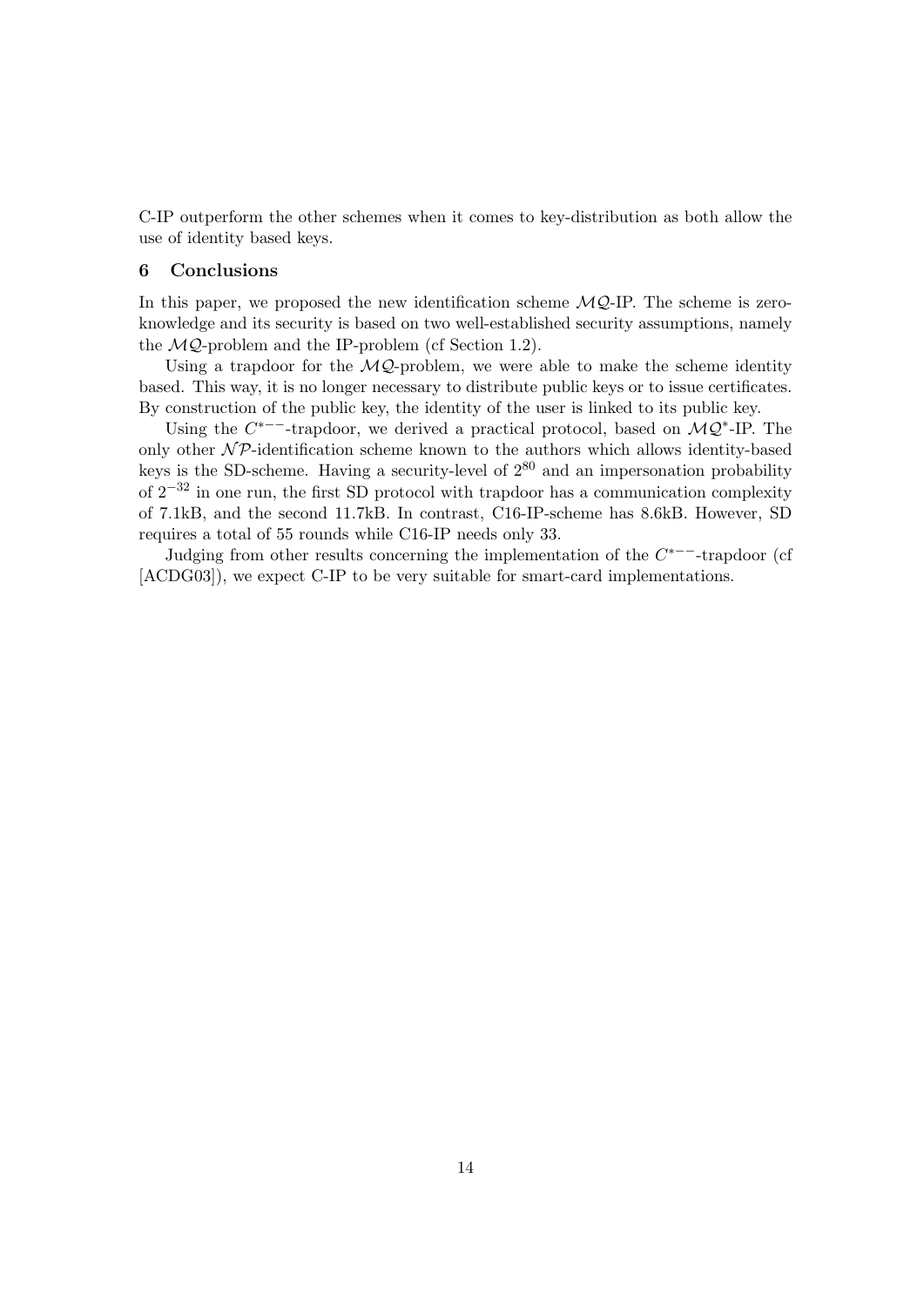## References

- [ACDG03] Mehdi-Laurent Akkar, Nicolas T. Courtois, Romain Duteuil, and Louis Goubin. A fast and secure implementation of SFlash. In Public Key Cryp $to graphy - PKC 2003$ , volume 2567 of Lecture Notes in Computer Science, pages 267–278. Y. Desmedt, editor, Springer, 2002.
- [CGP00] Nicolas Courtois, Louis Goubin, and Jacques Patarin. Flash: Primitive specification and supporting documentation, 2000. https://www.cosic.esat. kuleuven.be/nessie, submissions, 9 pages.
- [CGP02] Nicolas Courtois, Louis Goubin, and Jacques Patarin. Sflash: Primitive specification (second revised version), 2002. https://www.cosic.esat.kuleuven. be/nessie, Submissions, Sflash, 11 pages.
- [CKPS00] Nicolas T. Courtois, Alexander Klimov, Jacques Patarin, and Adi Shamir. Efficient algorithms for solving overdefined systems of multivariate polynomial equations. In Advances in Cryptology —  $EUROCRYPT$  2000, volume 1807 of Lecture Notes in Computer Science, pages 392–407. Bart Preneel, editor, Springer, 2000. Extended Version: http://www.minrank.org/xlfull.pdf.
- [Cr94] Yvo Desmedt, editor. Advances in Cryptology CRYPTO 1994, volume 839 of Lecture Notes in Computer Science. Springer, 1994. ISBN 3-540-58333-5.
- [DBP96] Hans Dobbertin, Antoon Bosselaers, and Bart Preneel. RIPEMD-160: A strengthened version of RIPEMD. In Fast Software Encryption  $-$  FSE 1996, volume 1039 of Lecture Notes in Computer Science, pages 71–82. Dieter Gollmann, editor, Springer, 1996. Updated version at http://www.esat. kuleuven.be/~cosicart/ps/AB-9601/AB-9601.ps.gz.
- [FIP95] National Institute of Standards and Technology. Federal Information Processing Standards Publication 180-1: Secure Hash Standard, 17th April 1995. http://www.itl.nist.gov/fipspubs/fip180-1.htm.
- [FJ03] Jean-Charles Faug`ere and Antoine Joux. Algebraic cryptanalysis of Hidden Field Equations (HFE) using Gröbner bases. In Advances in Cruptology  $-$ CRYPTO 2003, volume 2729 of Lecture Notes in Computer Science, pages 44–60. Dan Boneh, editor, Springer, 2003.
- [GJ79] Michael R. Garey and David S. Johnson. Computers and Intractability A Guide to the Theory of NP-Completeness. W.H. Freeman and Company, 1979. ISBN 0-7167-1044-7 or 0-7167-1045-5.
- [GMR85] Shafi Goldwasser, Silvio Micali, and Charles Rackoff. The knowledge complexity of interactive proof-systems. In Annual ACM Symposium on Theory of Computing — STOC 1985, pages 291–304. Robert Sedgewick, chair, ACM Press, 1985.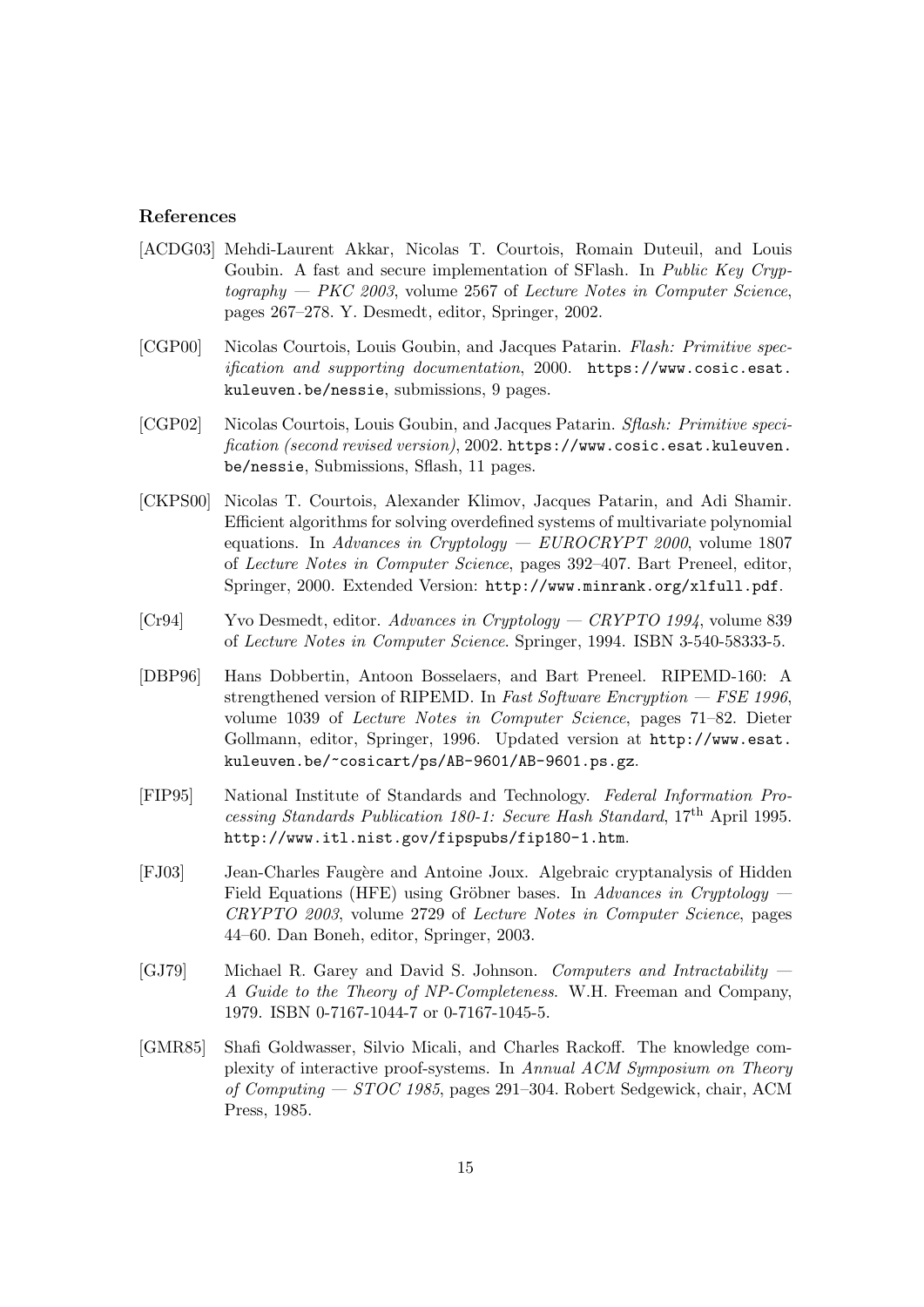- [GMS02] Willi Geiselmann, Willi Meier, and Rainer Steinwandt. An attack on the Isomorphisms of Polynomials problem with one secret. Cryptology ePrint Archive, Report 2002/143, 2002. http://eprint.iacr.org/2002/143, version from 2002-09-20, 12 pages.
- [Gol02] Oded Goldreich. Zero-knowledge twenty years after its invention. Cryptology ePrint Archive, Report 2002/186, 2002. http://eprint.iacr.org/2002/ 186, version from 2002-12-05, 33 pages.
- [GS94] Marc Girault and Jacques Stern. On the length of cryptographic hash-values used in identification schemes. In Cr [Cr94], pages 202–215.
- [GSB01] W. Geiselmann, R. Steinwandt, and Th. Beth. Attacking the affine parts of SFlash. In Cryptography and Coding - 8th IMA International Conference, volume 2260 of Lecture Notes in Computer Science, pages 355–359. B. Honary, editor, Springer, 2001. Extended version: http://eprint.iacr.org/2003/ 220/.
- [Mer80] R. C. Merkle. Protocols for public key cryptosystems. In IEEE Symposium on Security and Privacy 1980, pages 122–133. IEEE Computer Society Press, 1980.
- [MvOV96] Alfred J. Menezes, Paul C. van Oorschot, and Scott A. Vanstone. Handbook of Applied Cryptography. CRC Press, 1996. ISBN 0-8493-8523-7, online-version: http://www.cacr.math.uwaterloo.ca/hac/.
- [NES] NESSIE: New European Schemes for Signatures, Integrity, and Encryption. Information Society Technologies programme of the European commission (IST-1999-12324). http://www.cryptonessie.org/.
- [Pat95] Jacques Patarin. Cryptanalysis of the Matsumoto and Imai public key scheme of Eurocrypt'88. In Advances in Cryptology — CRYPTO 1995, volume 963 of Lecture Notes in Computer Science, pages 248–261. Don Coppersmith, editor, Springer, 1995.
- [Pat96] Jacques Patarin. Hidden Field Equations (HFE) and Isomorphisms of Polynomials (IP): two new families of asymmetric algorithms. In Advances in Cryptology — EUROCRYPT 1996, volume 1070 of Lecture Notes in Computer Science, pages 33–48. Ueli Maurer, editor, Springer, 1996. Extended Version: http://www.minrank.org/hfe.pdf.
- [PBO+03] B. Preneel, A. Biryukov, E. Oswald, B. Van Rompay, L. Granboulan, E. Dottax, S. Murphy, A. Dent, J. White, M. Dichtl, S. Pyka, M. Schenfheutle, P. Serf, E. Biham, E. Barkan, O. Dunkelman, J.-J. Quisquater, M. Ciet, F. Sica, L. Knudsen, M. Parker, and H. Raddum. NESSIE security report, version 2.0. Document NES/DOC/ENS/WP5/D20/2, 19th of February 2003. https://www.cosic.esat.kuleuven.be/nessie/deliverables/ D20-v2.pdf, see [NES], 342 pages.